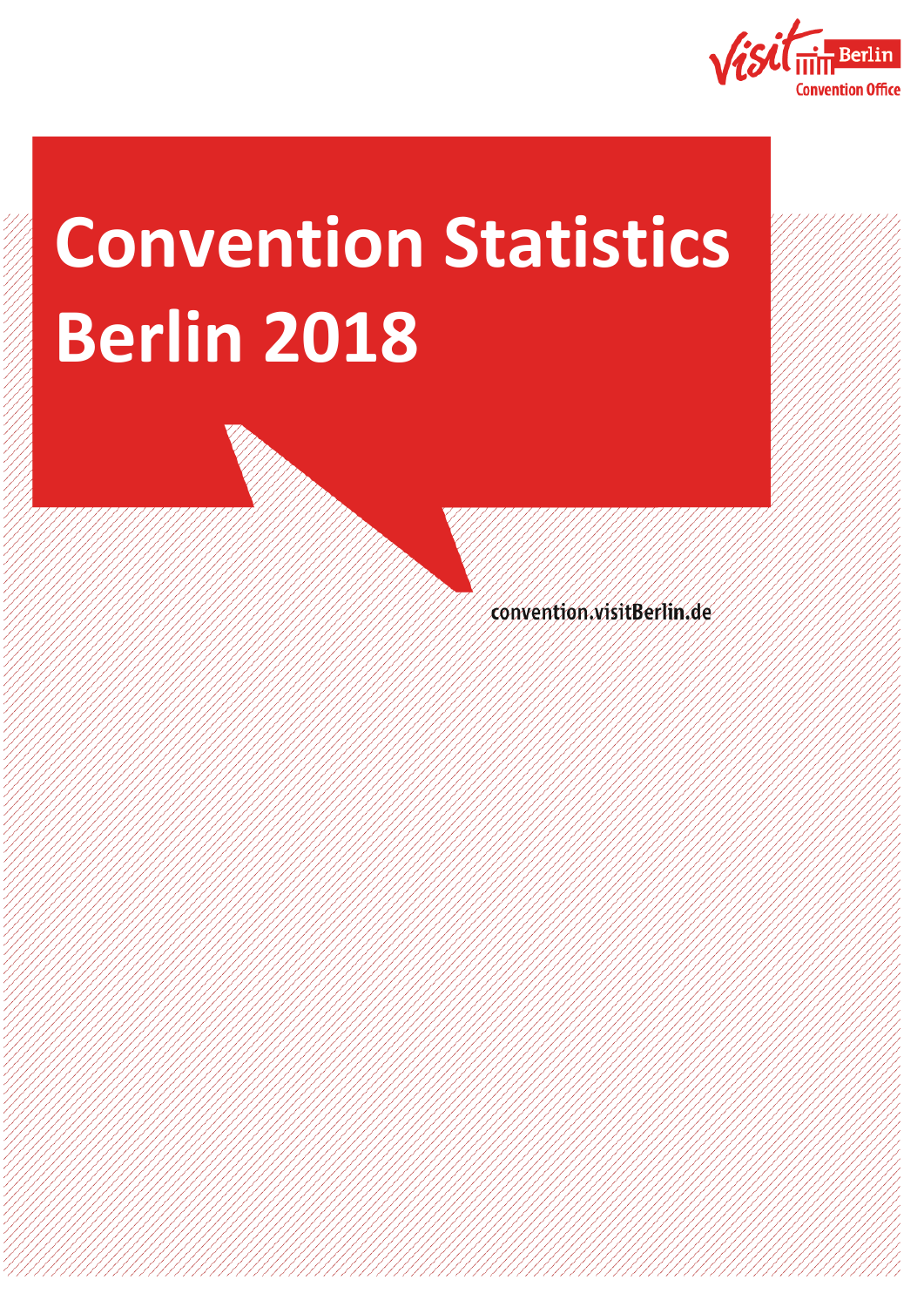

## **1. Executive summary: key parameters and developments in 2018**

**Key indicators in the Berlin conference and convention market**



*Source: ghh consult 2019 with reference to congress.net*

- In 2018, **143,390 events** (+2.3 %) with around **11.9 million attendees** (+2.0 %) were held.
- **The number of events has increased by 32% over the last 10 years and the number of attendees by 44%.**
- As a result of the conference and convention market, around **8.06 million overnight stays** were generated in Berlin in 2018. This represents an increase of approximately 2.0% in comparison to the previous year.
- When compared over a 10-year period, this represents an increase of 61%. **This is an impressive demonstration of the importance of the MICE market for the Berlin hotel industry.**
- The **proportion** of the **MICE market** in **total overnight stays** in Berlin in 2018 was **25.2%**, almost unchanged from the previous year (25.4% in 2017).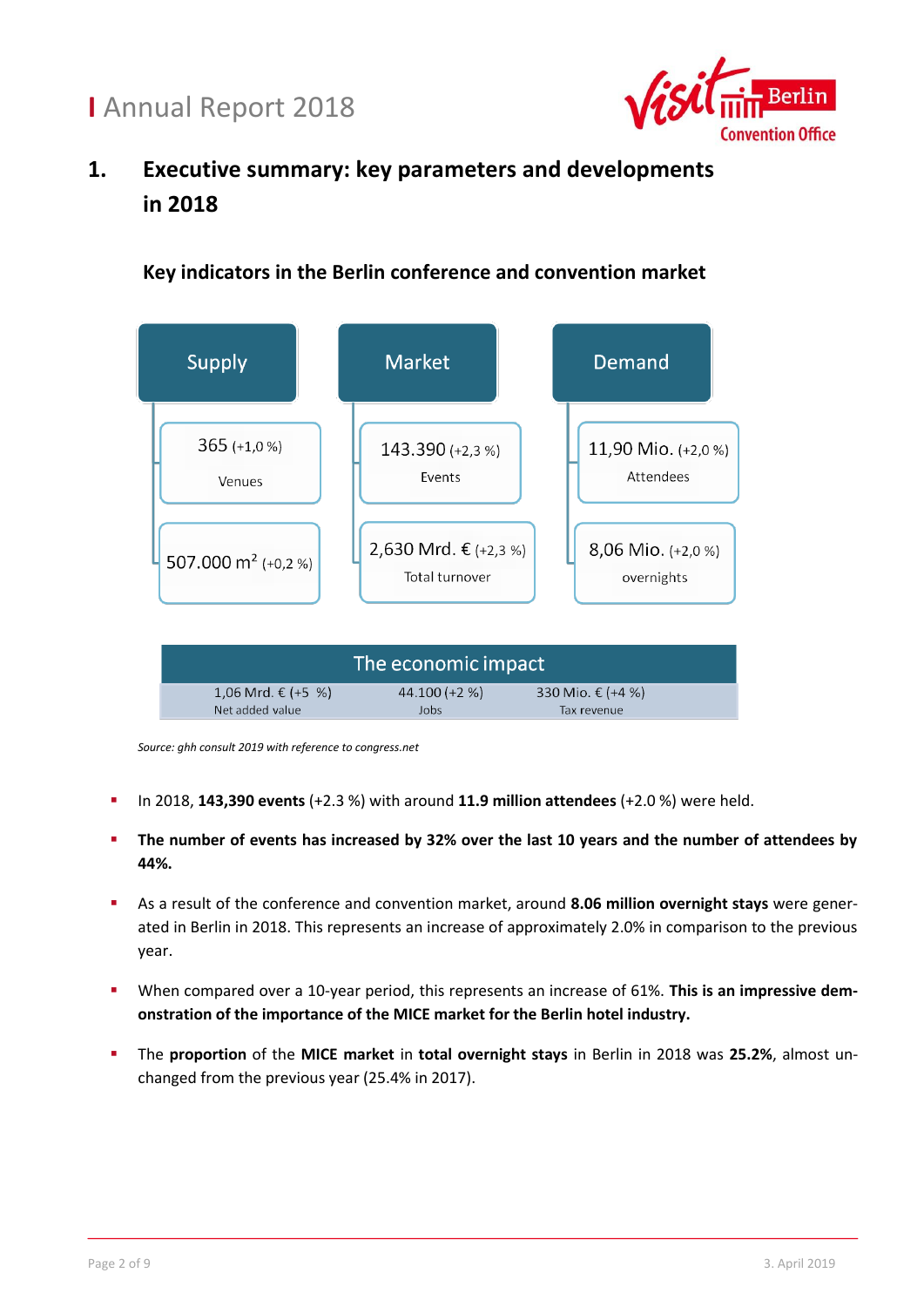

**The number of overnight stays from the conference and convention market has risen by 61% since 2018**



- The **leading industry cluster** in the Berlin convention market is the **medical, pharmaceutical and healthcare sector** with a proportion of **22%**. **Political and public institutions** rank second at **18%**, followed by the **IT/digital economy** segment which is also extremely important for Berlin **(12%)**. This is followed by the financial and insurance sector at 11%.
- In **2018, 20%** of the events held in Berlin **had an international character**. At 80%, the majority of organisers come from Germany. This underlines the international appeal of the MICE destination Berlin. **14.5%** of the organisers come **from Europe**, with **Great Britain** playing an important part at **3.9%** and **10.6%** coming from the **rest of Europe**. The North American continent with the **USA and Canada** accounted for **3.2%**. The *visitBerlin* Berlin Convention Office, with its representatives and corresponding marketing activities, is accordingly successfully engaged in the most important key markets.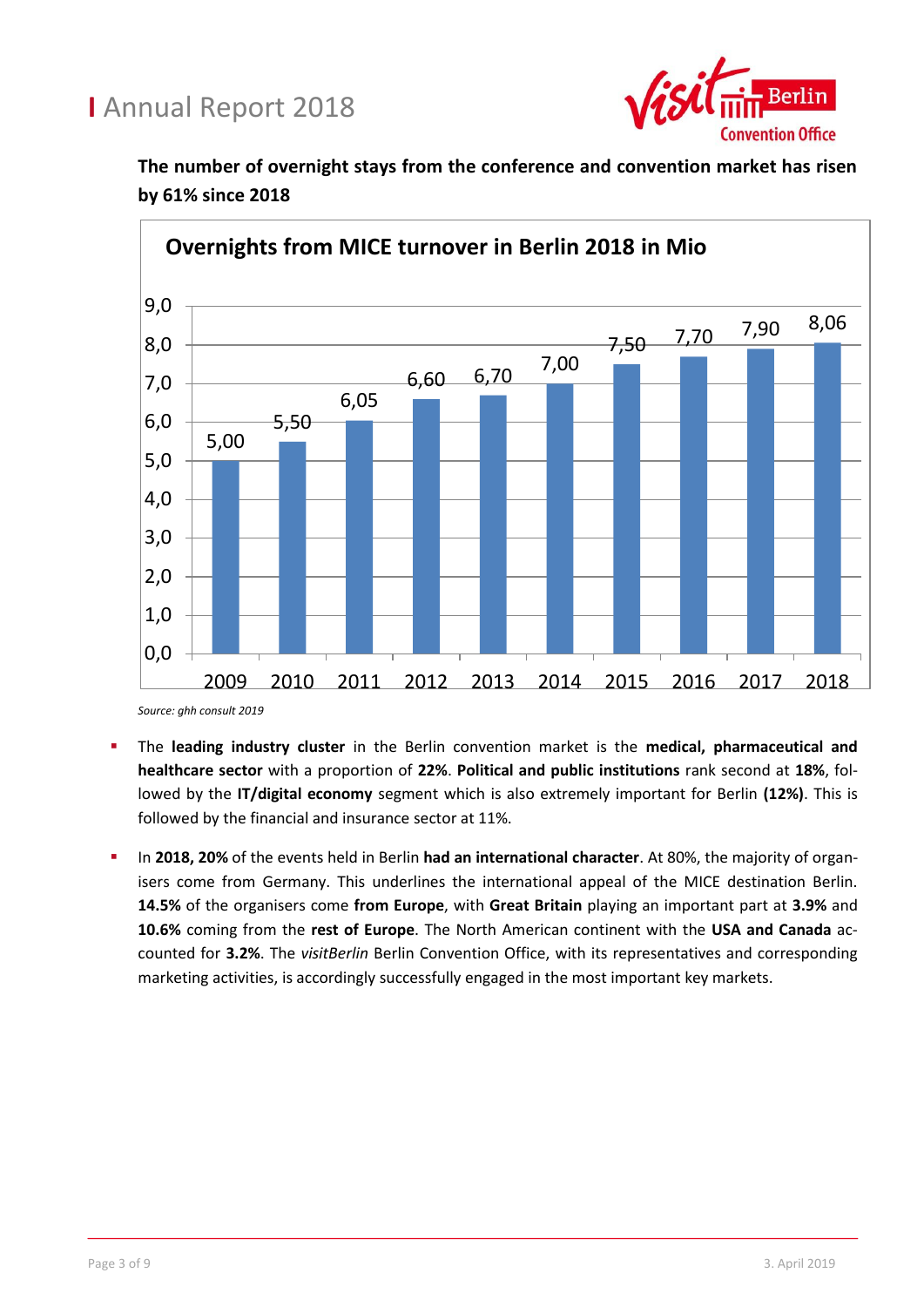

#### **The proportion of international events was 20%**



*Source: ghh consult 2018 with reference to congress.net*

- In this regard, Berlin's **conference hotels** play a decisive role: **131,073 events** (+2.7% compared to 2017) were held, at which **5.44 million attendees** (-4.1% compared to 2017) were registered.
- The **convention centres** held **9,241 events** (+8.7**%**) in 2018 with some **6.15 million attendees** (+9.2%). This represents an impressive increase in this category of providers. The rise with the convention centres and the decline in the hotel sector is due to the "Estrel Berlin - Hotel & Congress Center" hotel being included in the convention centre comparison group from 2017, but was still included in the hotel group in the online surveys in 2017. The need for a new, large convention centre in Berlin must be emphasised once again. **The capacities of the existing venues have been exhausted**; and in order to attract new large conventions for the federal capital, corresponding additional resources are required.
- In 2018, **3,076 events** (-26.1%) were held at so-called **locations**, at which approx. **362,000 attendees** (- 9.5%) were registered. This clearly indicates that, in 2018, the demand shifted from locations to conference centres as well as the additional event capacities of the Estrel Berlin.
- **Overall, the Berlin conference and convention market has improved again in comparison to 2018.** The consistent marketing activities of the BCO in the relevant markets, the attractiveness of the MICE destination Berlin and the favourable economic environment in Germany, and around the world, were the decisive driving forces here.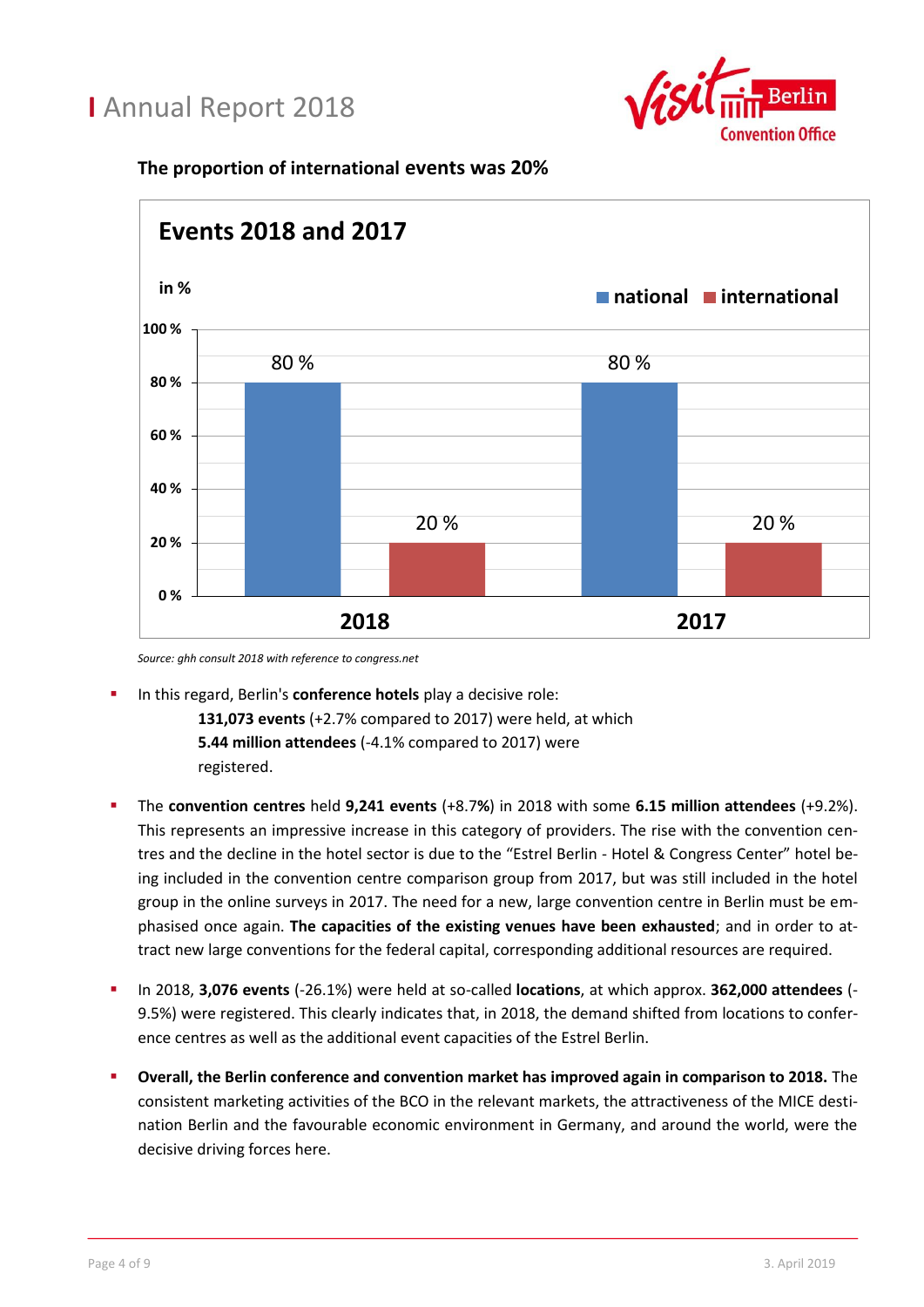



**Positive development in the number of events and attendees**

*Source: ghh consult 2019 with reference to congress.net*

- The structure of the events held according to size (number of attendees per event) remained relatively constant in 2018:
	- o The proportion of **events with up to 100 attendees** was **84%** in 2018, which is the same as in the previous year.
	- o The proportion of events **with more than 1,000 attendees** increased to **1.0%** in 2018 (from 0.9% in 2017).
- **The average number of attendees per event in Berlin in 2018 was 83**, slightly below that of the previous year (85 in 2017).
- **The average duration of an event in 2018 was 1.9 days. In 2018, this was 1.7 days for hotels, 2.0 days for convention centres and 1.3 days for locations; there were minor changes in this regard compared to 2018. Berlin's attractiveness for events lasting several days remains undiminished.**
- At **64%**, the proportion of **one-day events** in 2018 was two percentage points higher than in the previous year (62%); by contrast, **events lasting several days** accounted for **36%** of all events in 2018, two percentage points less than in 2017 (38%).
- With regard to the type of event, the **conference** sector led the field in Berlin in 2018 with **72%** of the market (compared to 49.1% in the previous year). There was a slight shift to the detriment of the **convention** segment of **4%** compared to 8.2% in the previous year (see the definition of the types of event).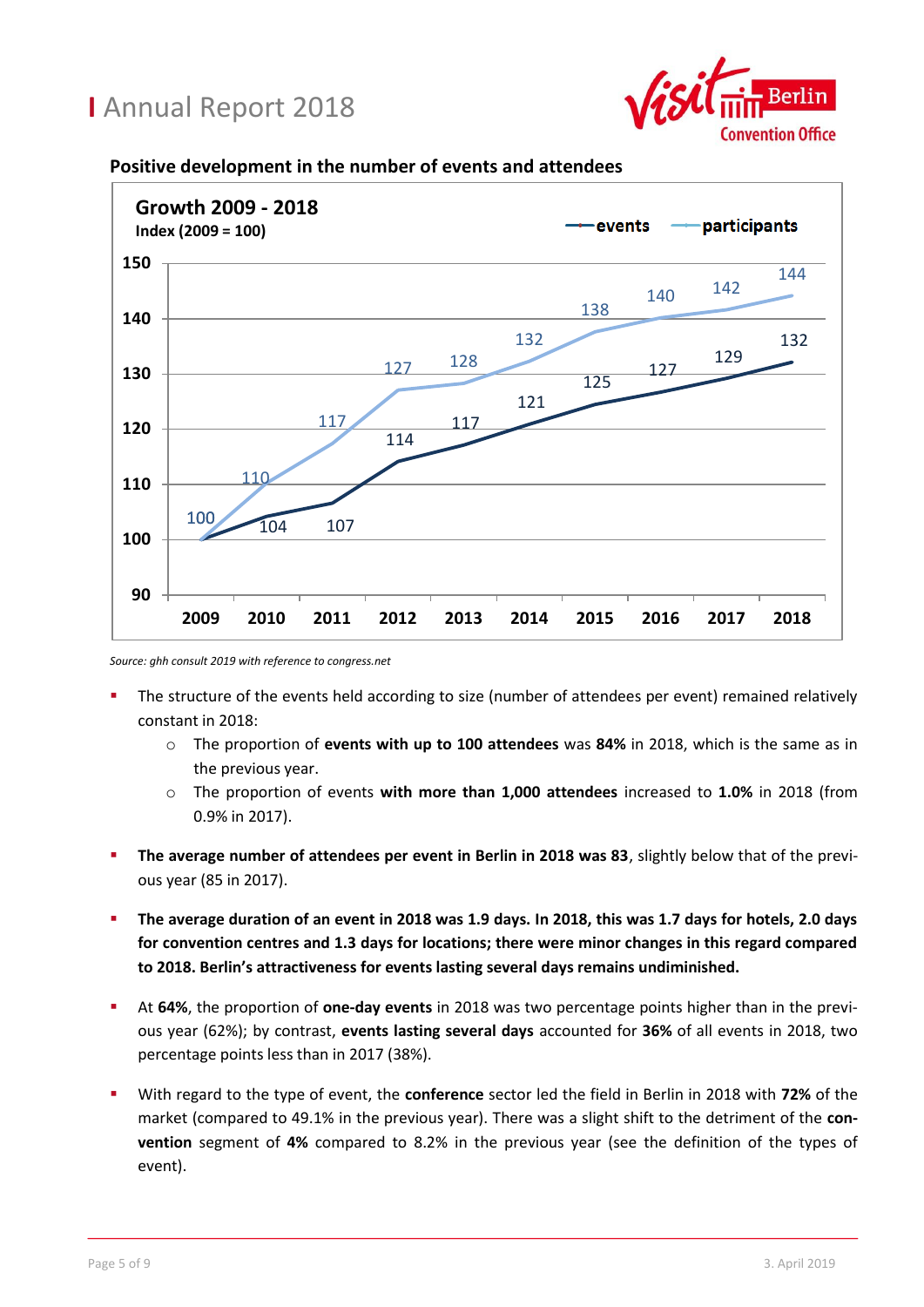

 In 2018, the private sector (**corporates**) continued organising most events in Berlin, being responsible for **62%**. In 2018, national and international **associations and organisations** contributed around onefifth (**22%**) to the volume of events in Berlin, equal to the previous year's level (22% in 2017). Events arranged by public institutions accounted for 9% in 2018. Due to its role as the federal capital, Berlin occupies a comparatively strong position in this particular segment.



## **62% of event organisers are part of the corporate segment**

*Source: ghh consult 2019 with reference to congress.net*

- \*The science segment was included in 2017 for the first time; the percentage was **4%** in 2018.
- Minor changes in the distribution of events according to the **parties making the bookings** were noted: in 2018, **87% of all events were directly booked** (85% in the previous year); **11%** of all bookings were made by **professional convention organisers** (11% in the previous year) and approximately **3%** by **others** and **online portals** (4% in the previous year).
- Since the commencement of the collection of statistics for the Berlin MICE market in 2002, the conference and convention sector in Berlin has developed rapidly. The number of providers rose from 245 in 2002 to 365 in 2018, which amounts to an increase of approx. 49%.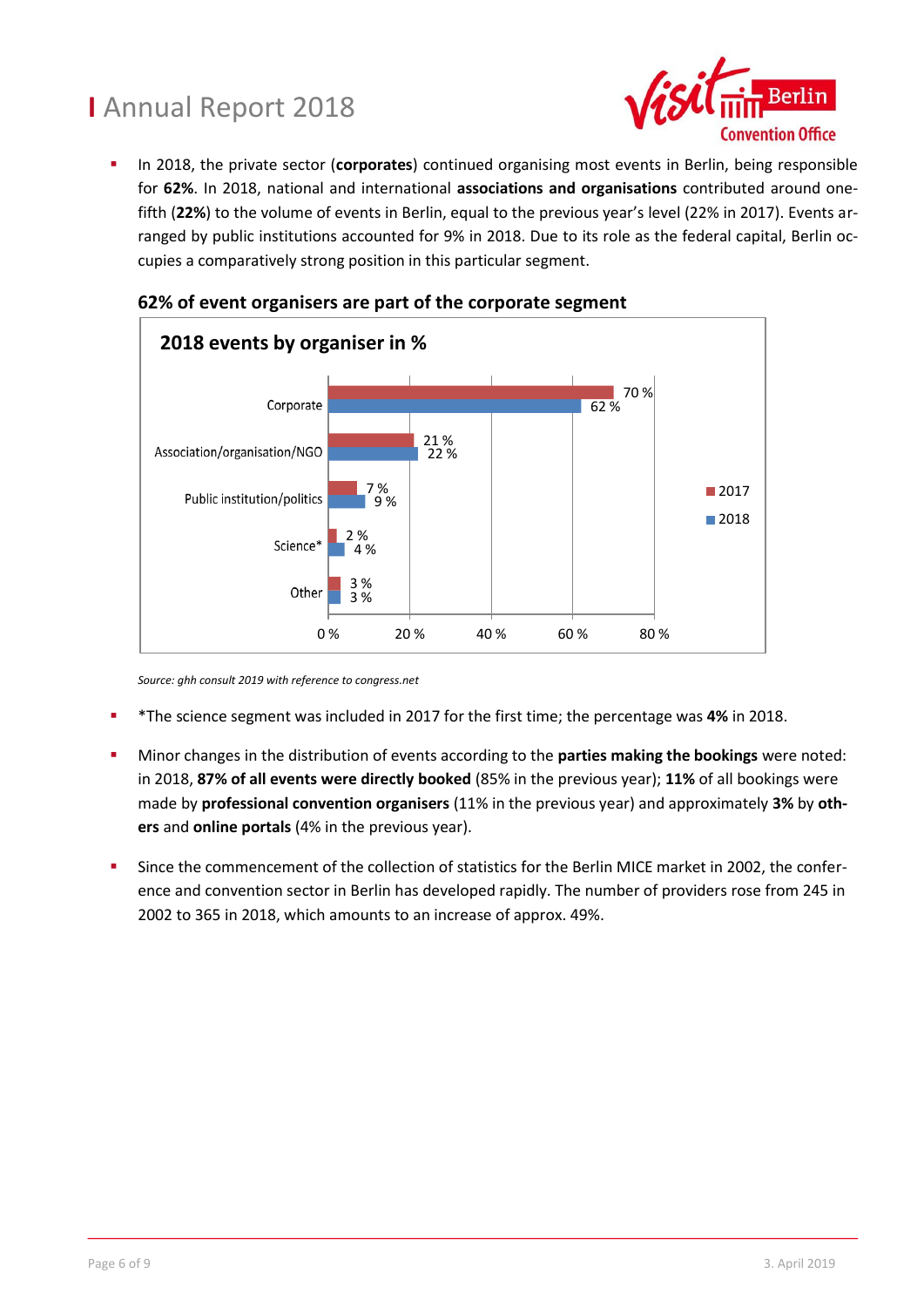

## **A continuous increase in the number of conference and convention providers in Berlin**



*Source: ghh consult 2019 with reference to congress.net*

*Note: Since the beginning of 2017, the Estrel Hotel has been included among congress centres. (Previously in the hotels category)*

- The 365 providers identified for 2018 have a total area of around 507,000 m² available for conferences.
- In terms of the number of providers, the 203 hotels (56% of providers) represent the largest contingent; they have around 111,000 m² of event space (22% of the total area).
- In terms of actual surface area, the 157 special event venues (locations, 43% of providers) with 320,000  $m<sup>2</sup>$ of event space (63% of total surface area) continue to occupy first place.
- The five convention centres (convention, city and multi-purpose halls; 1% of the providers) have around 76,000 m² (15% of the space) and are, accordingly, a further important component in the federal capital's convention market.
- Well over a third (35%) of conference hotels and all the convention centres participated on congress.net in 2018. Together, they represent about 70% of the total space available for such events.

The 36 companies participating on congress.net offer about 55,000 m<sup>2</sup> of space at their locations. This represents 18% of the space in this category.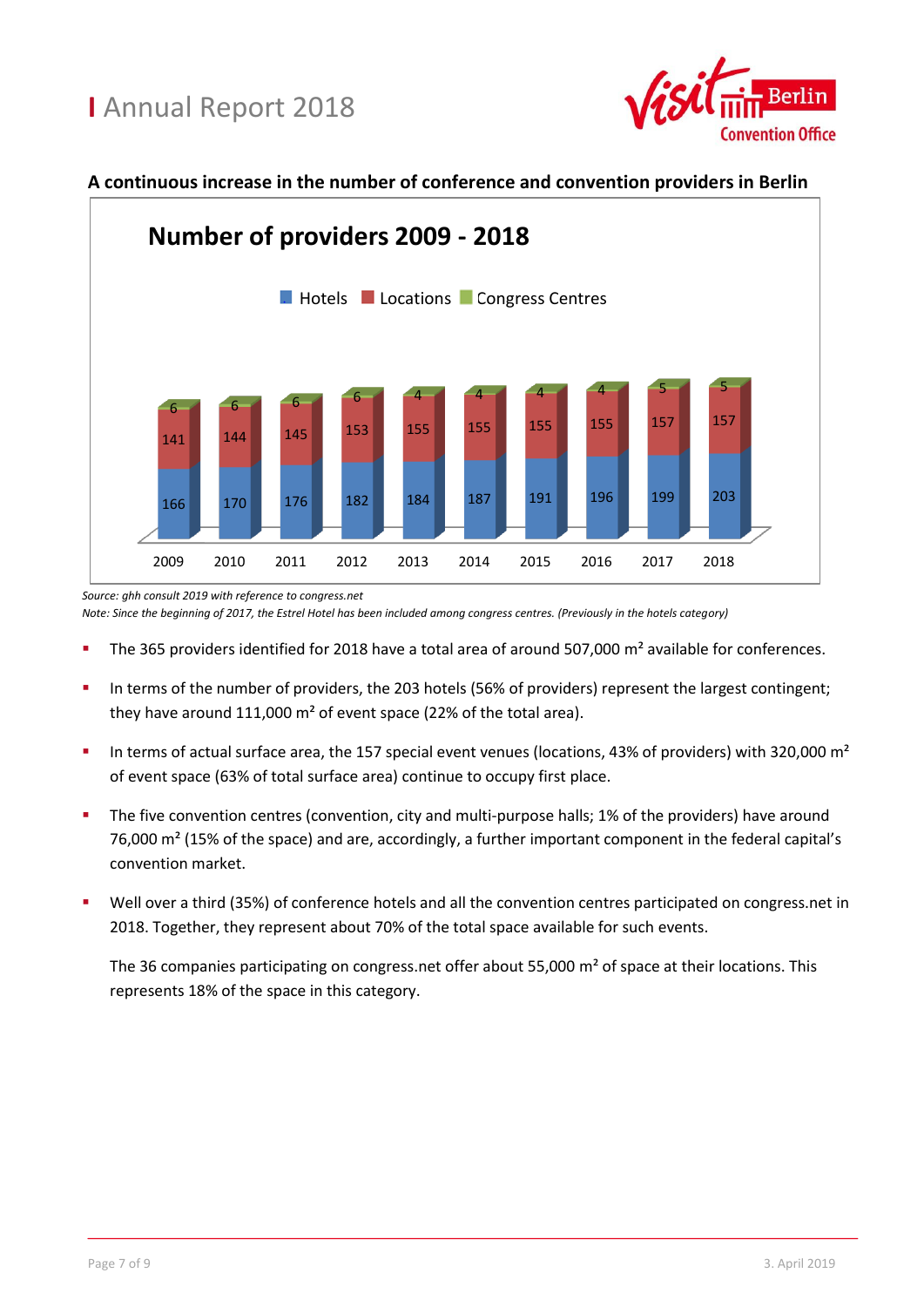



### **Turnover from the MICE market increased by approx. 64% in the last 10 years**

*Source: ghh consult 2019 with reference to congress.net*

 **The economic implications for Berlin are considerable. The conference and convention attendees generated a gross sales volume (hotels, restaurants, retail, leisure and culture, transport, miscellaneous) of €2.630 billion in 2018, representing an increase of 2.3% from the previous year (€2.517 billion in 2017).**

In the last 10 years, the turnover generated by the MICE market in Berlin has risen by approx. 64%.

- **The average expenditure of an overnight attendee at an event in 2018 was around €250 per day.** A day visitor's expenditure amounted to €85 per day, which means that the **average daily expenditure per attendee** in the 2018 conference and congress market was **€221**, 2.8% higher than in the previous year (€215).
- **The number of full-time jobs created and secured by the MICE industry in Berlin rose from 43,200 in 2017 to around 44,100 full-time jobs in 2018. This corresponds to an increase of around 2.1%.**